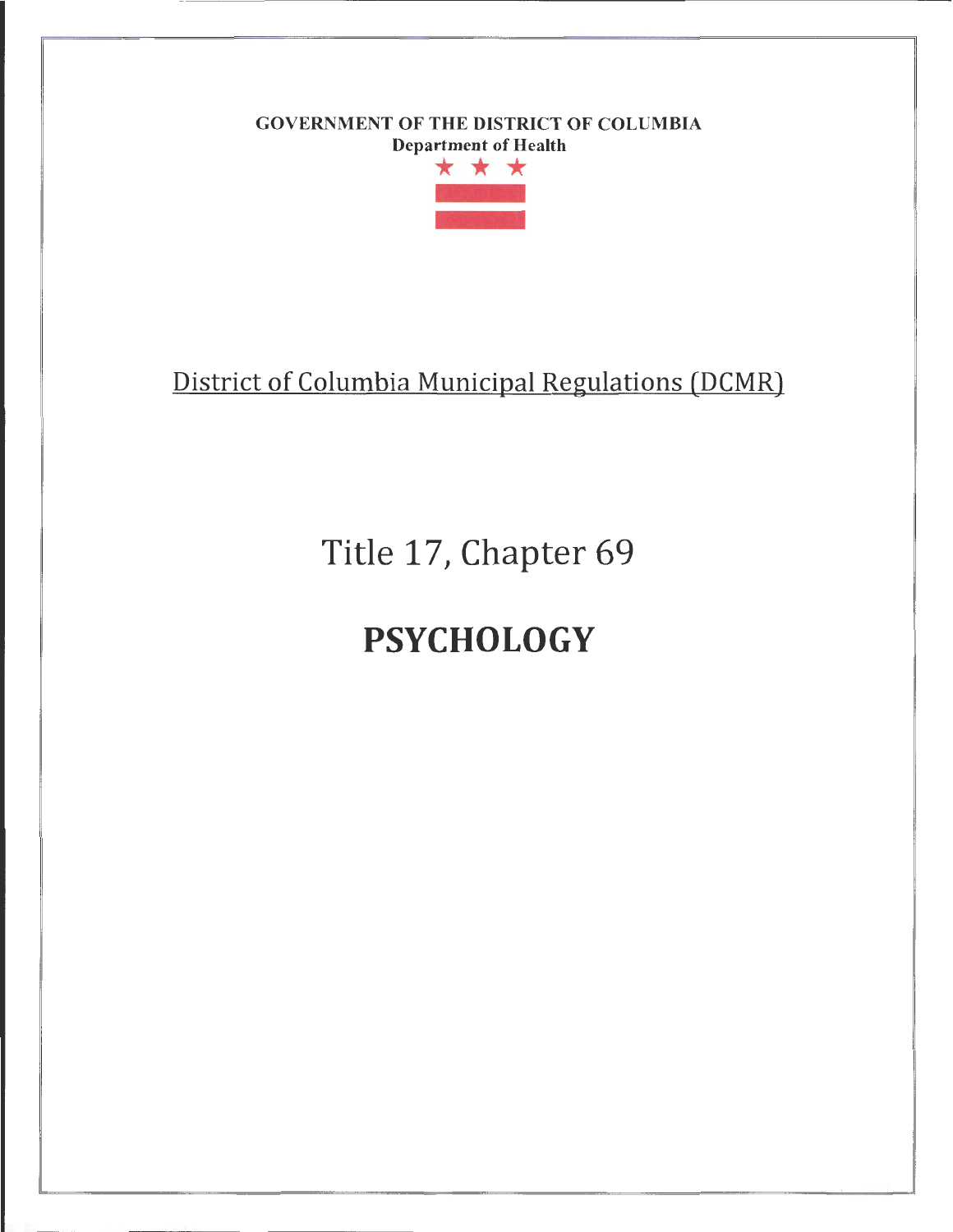# **DISTRICT OF COLUMBIA MUNICIPAL REGULATIONS for PSYCHOLOGY**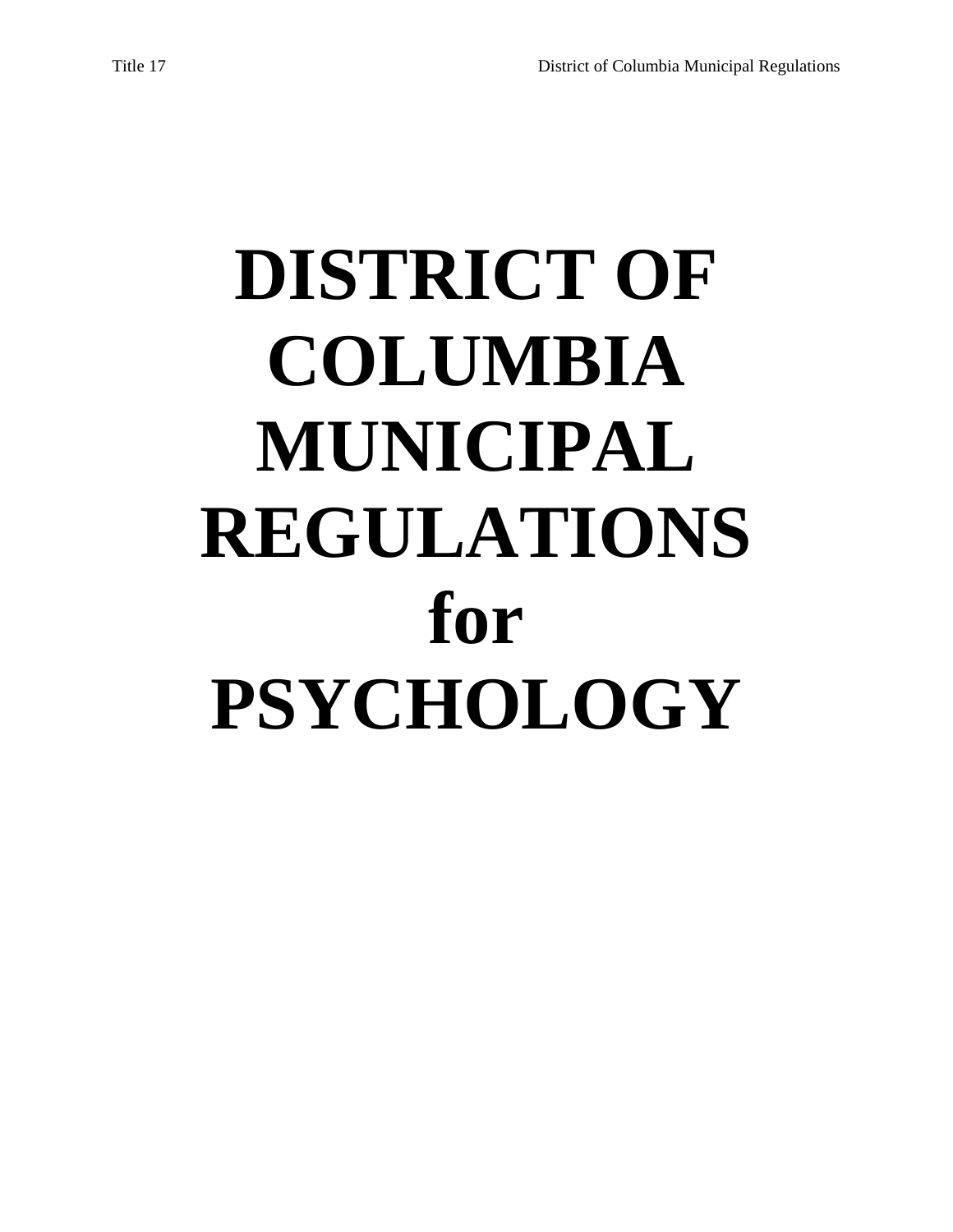#### **CHAPTER 69 PSYCHOLOGY**

#### Secs.

| 6900 | <b>General Provisions</b>                                                                           |
|------|-----------------------------------------------------------------------------------------------------|
| 6901 | Term of License                                                                                     |
| 6902 | <b>Educational and Training Requirements</b>                                                        |
| 6903 | Applicants Educated in Foreign Countries                                                            |
| 6904 | National Examination                                                                                |
| 6905 | District of Columbia Jurisprudence Examination                                                      |
| 6906 | <b>Continuing Education Requirements</b>                                                            |
| 6907 | Approved Continuing Education Programs and Activities                                               |
| 6908 | <b>Continuing Education Credits</b>                                                                 |
| 6909 | Code of Professional Conduct                                                                        |
| 6910 | Re-Licensure after Five or More Years of Expiration                                                 |
| 6911 | Practice of Psychology by Students or Psychology Associates Accruing Hours to Qualify for Licensure |
| 6912 | Supervision of Psychology Associates                                                                |
| 6999 | Definitions                                                                                         |

#### **6900 GENERAL PROVISIONS**

- 6900.1 This chapter shall apply to applicants for and holders of a license to practice psychology.
- 6900.2 Chapters 40 (Health Occupations: General Rules) and 41 (Health Occupations: Administrative Procedures) of this title shall supplement this chapter.

#### **6901 TERM OF LICENSE**

- 6901.1 Subject to § 6901.2, a license issued pursuant to this chapter shall expire at 12:00 midnight of December 31st of each odd-numbered year.
- 6901.2 If the Director changes the renewal system pursuant to § 4006.3 of Chapter 40 of this title, a license issued pursuant to this chapter shall expire at 12:00 midnight of the last day of the month of the birthdate of the holder of the license, or other date established by the Director.

#### **6902 EDUCATIONAL AND TRAINING REQUIREMENTS**

- 6902.1 Except as otherwise provided in this subtitle, an applicant for a license shall furnish proof satisfactory to the Board, in accordance with § 504(o) of the Act, D.C. Official Code § 3-1205.04(o), of the following:
	- (a) That the applicant has received a doctoral degree from an institution which was accredited, at the time the degree was conferred, by an accrediting body recognized by the Secretary of the United States Department of Education or the Council on Postsecondary Accreditation;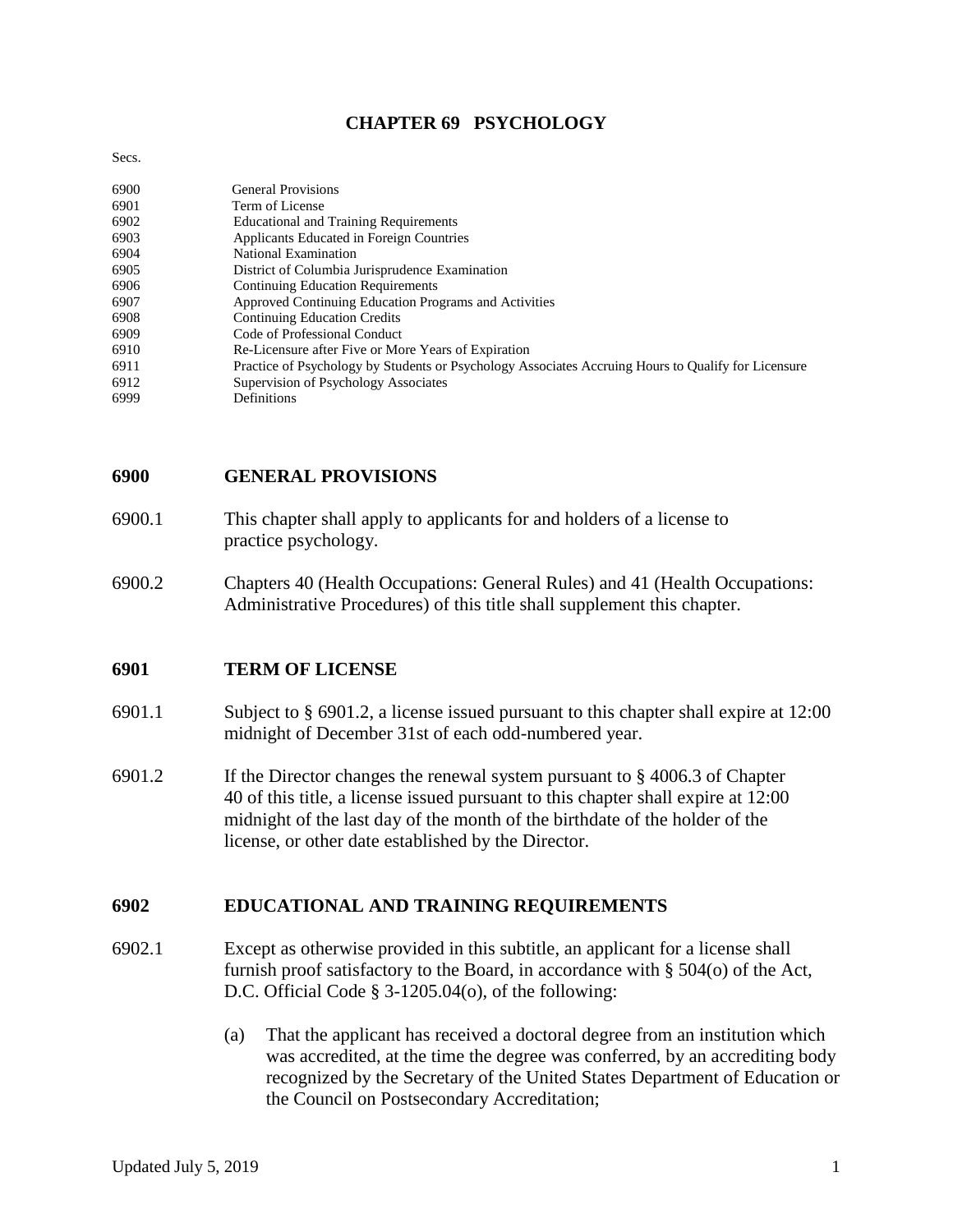- (b) That the applicant meets one (1) of the following requirements:
	- (1) That the applicant's doctoral degree program is listed in the "Doctoral Psychology Program Meeting Designation Criteria" published annually by the Association of State and Provincial Psychology Boards or the Council for the National Register of Health Service Providers in Psychology (the National Register), applicable for the year in which the degree was conferred;
	- (2) That the applicant's doctoral degree program was accredited by the American Psychological Association ("APA") at the time the degree was awarded;
	- (3) That the applicant's doctoral degree was conferred prior to 1981; or
	- (4) That the applicant holds an active diploma awarded by the American Board of Professional Psychology ("ABPP"); and
- (c) That the applicant has completed at least four thousand (4,000) hours of psychological practice experience (PPE) meeting the requirements of this chapter.
- 6902.2 The four thousand (4,000) hours of psychological practice experience required pursuant to § 6902.1(c) may have been acquired after conferral of the doctoral degree; or up to two thousand (2,000) hours may have been acquired during a predoctoral internship with the remaining hours acquired within two years after conferral of the doctoral degree. The Board may, at its discretion, grant an extension of the two (2) year time limit for good cause shown.
- 6902.3 If an applicant chooses to acquire the four thousand (4,000) hours of psychological practice after he or she has obtained the doctoral degree, the hours shall be obtained over a period of not less than two (2) years and not more than three (3) years commencing the day after conferral of the applicant's doctoral degree but before the date the application is submitted. The Board may, at its discretion, extend the three (3) year time limit for good cause shown.
- 6902.4 The psychological practice experience required pursuant to  $\S$  6902.1(c) shall be acquired in at least one of the following ways:
	- (a) An internship program accredited by the APA or meeting the membership criteria established by the Association of Psychology Postdoctoral and Internship Centers (APPIC);
	- (b) A postdoctoral program accredited by the APA or meeting the membership criteria established by APPIC; or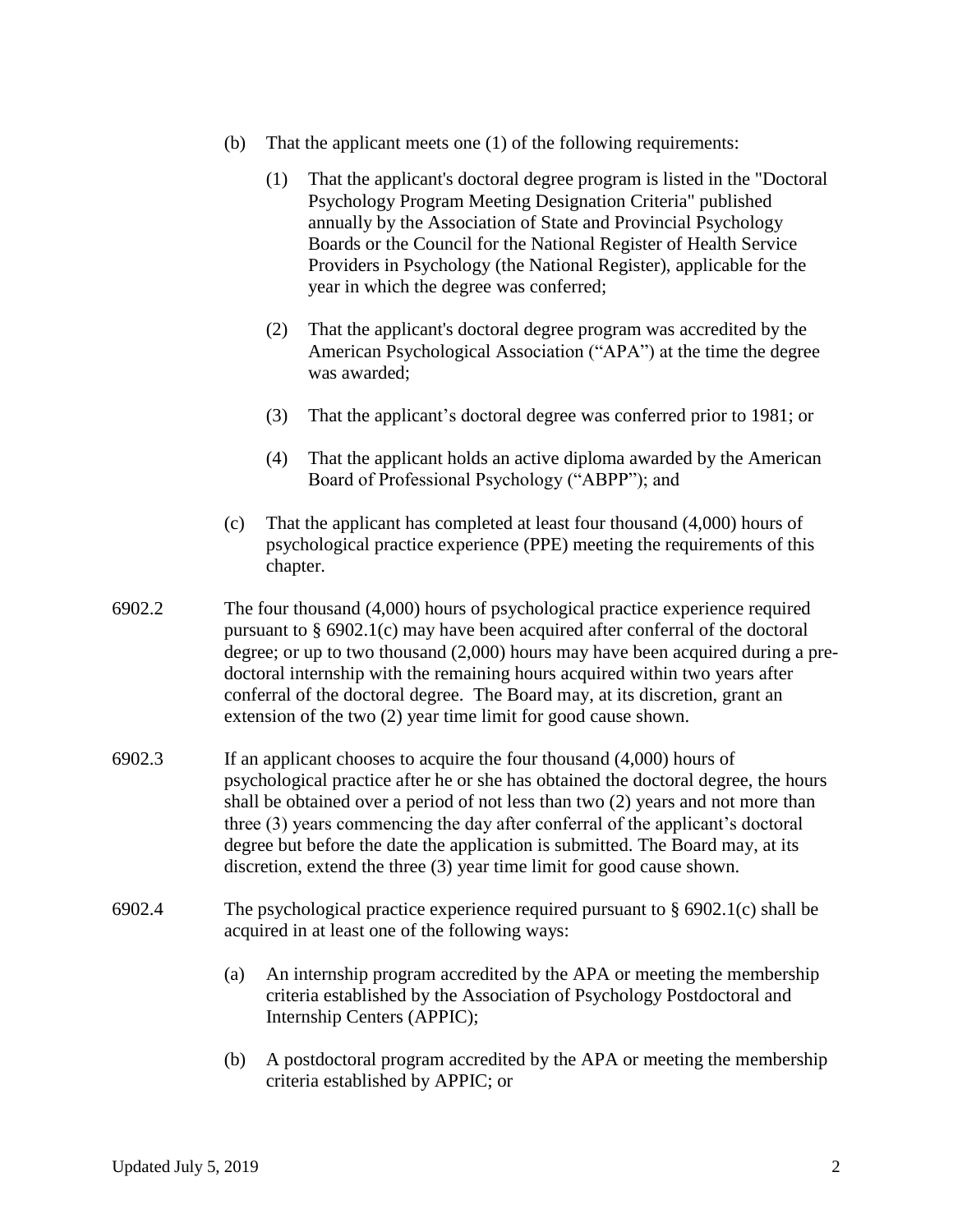- (c) A psychological practice experience meeting the criteria enumerated in § 6902.5.
- 6902.5 A psychological practice experience that does not meet the requirements of §  $6902.4(a)$  or (b) shall meet the following requirements:
	- (a) All practice shall be under the general supervision of a psychologist licensed in a jurisdiction of the United States, who shall be the primary supervisor;
	- (b) The primary supervisor may delegate the supervisory responsibilities to another licensed psychologist, psychiatrist, or independent clinical social worker;
	- (c) A minimum of ten percent (10%) of the total practice hours shall be performed under immediate supervision of the primary supervisor;
	- (d) The primary supervisor shall ensure that the overall psychological practice experience complies with the requirements under this chapter and is consistent with the goals and principles of the professional practice of psychology; and
	- (e) The applicant's performance shall have been rated as at least satisfactory by each supervisor.
- 6902.6 An applicant for a license shall demonstrate the completion of the psychological practice experience required pursuant to §6902.1(c) by submitting with the application a signed attestation from each supervisor who supervised the applicant during the required supervised practice. The supervisor's attestation shall set forth the following:
	- (a) That the supervision provided meets all the requirements of this section;
	- (b) Detailed information of any delegated supervision where applicable;
	- (c) The license numbers and the jurisdictions in which all supervisors were licensed during the supervisory period;
	- (d) The location at which and the period of time during which the psychological practice experience took place;
	- (e) The specific nature of and the responsibilities included in psychological practice experience obtained by the applicant; and
	- (f) A rating of the applicant's performance from all supervisors.
- 6902.7 An applicant for a license who has been licensed in another jurisdiction in the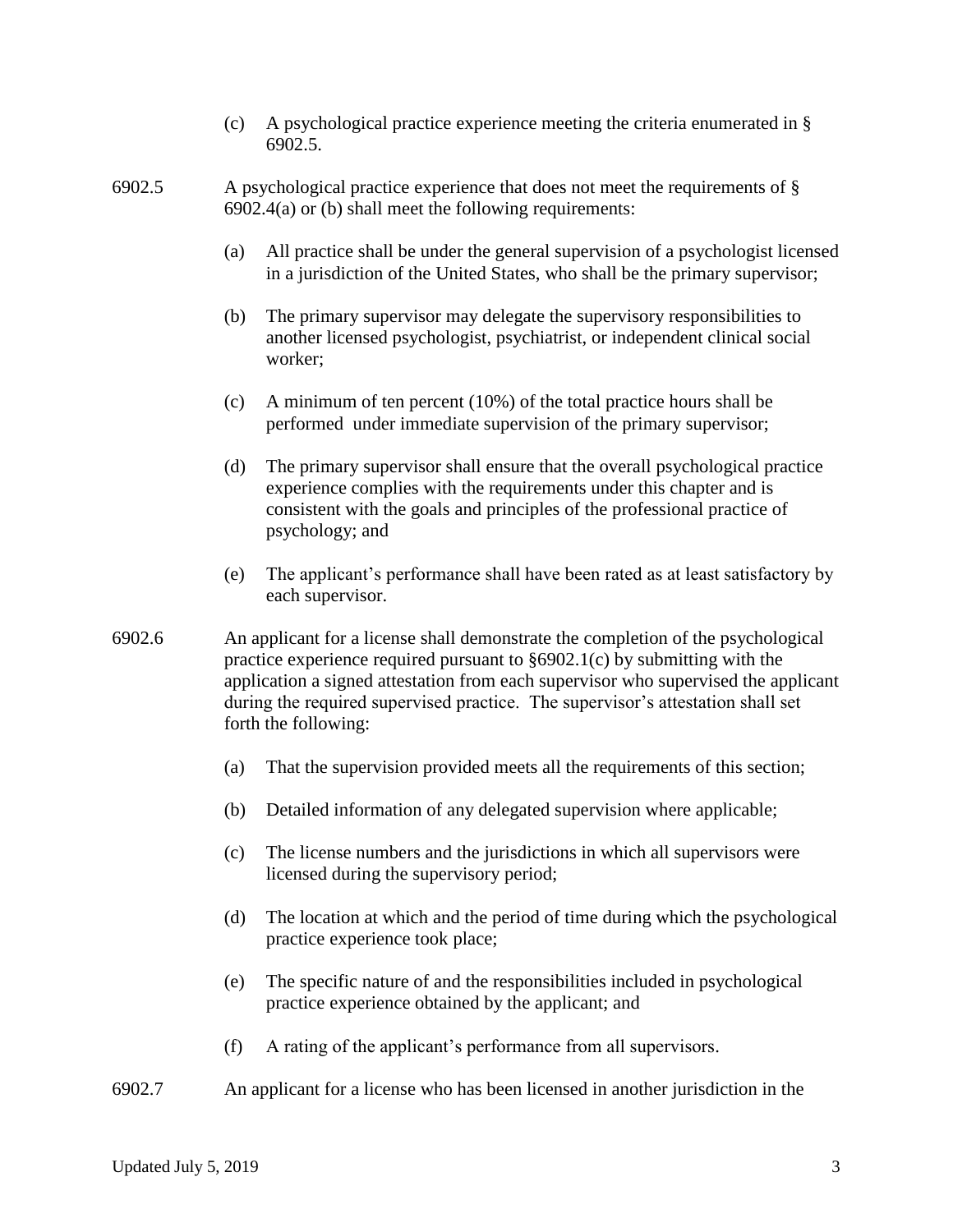United States but who does not qualify for licensure by endorsement due to a lack of psychological practice experience meeting requirements of this section may rely upon at least two (2) years of licensed, unsupervised practice to fulfill the requirement of § 6902.1(c). The applicant shall submit a certificate of licensure in good standing with the application and a statement which sets forth the location, duration, total hours, and specific nature of the applicant's practice.

- 6902.8 An applicant whose doctoral program does not meet the requirements of § 6902.1(b) shall be eligible for licensure provided that the applicant was enrolled in the doctoral program prior to April 15, 2011, and the applicant meets all other requirements of this chapter necessary for licensure.
- 6902.9 The Board may waive any specific requirements of § 6902.5 if the psychological practice experience was initiated prior to June 30, 2014.

#### **6903 APPLICANTS EDUCATED IN FOREIGN COUNTRIES**

- 6903.1 The Board may grant a license to practice psychology to an applicant who completed an educational program in a college or university in a foreign country which program is not accredited in accordance with § 6902 if the applicant meets the following requirements:
	- (a) Meets all requirements of this chapter except for § 6902.1; and
	- (b) Demonstrates to the satisfaction of the Board that the applicant's education and training are substantially equivalent to the requirements of this subtitle and the Act in ensuring that the applicant is qualified to practice psychology by submitting the documentation required by § 6903.2 of this section.
- 6903.2 An applicant under this section shall, in lieu of meeting the requirements of § 6902.1(a), submit one of the following:
	- (a) Proof satisfactory to the Board that the applicant has received a doctoral degree from a foreign institution which was accredited, at the time the degree was conferred, by an accrediting body recognized by the national government of the country in which the institution is located; or
	- (b) A certification from a private education evaluation service approved by the Board that the applicant's foreign education is substantially equivalent to the education provided in an accredited program.
- 6903.3 The Board may interview an applicant under this section to determine whether the applicant's education or training meets the requirements of the Act and this chapter.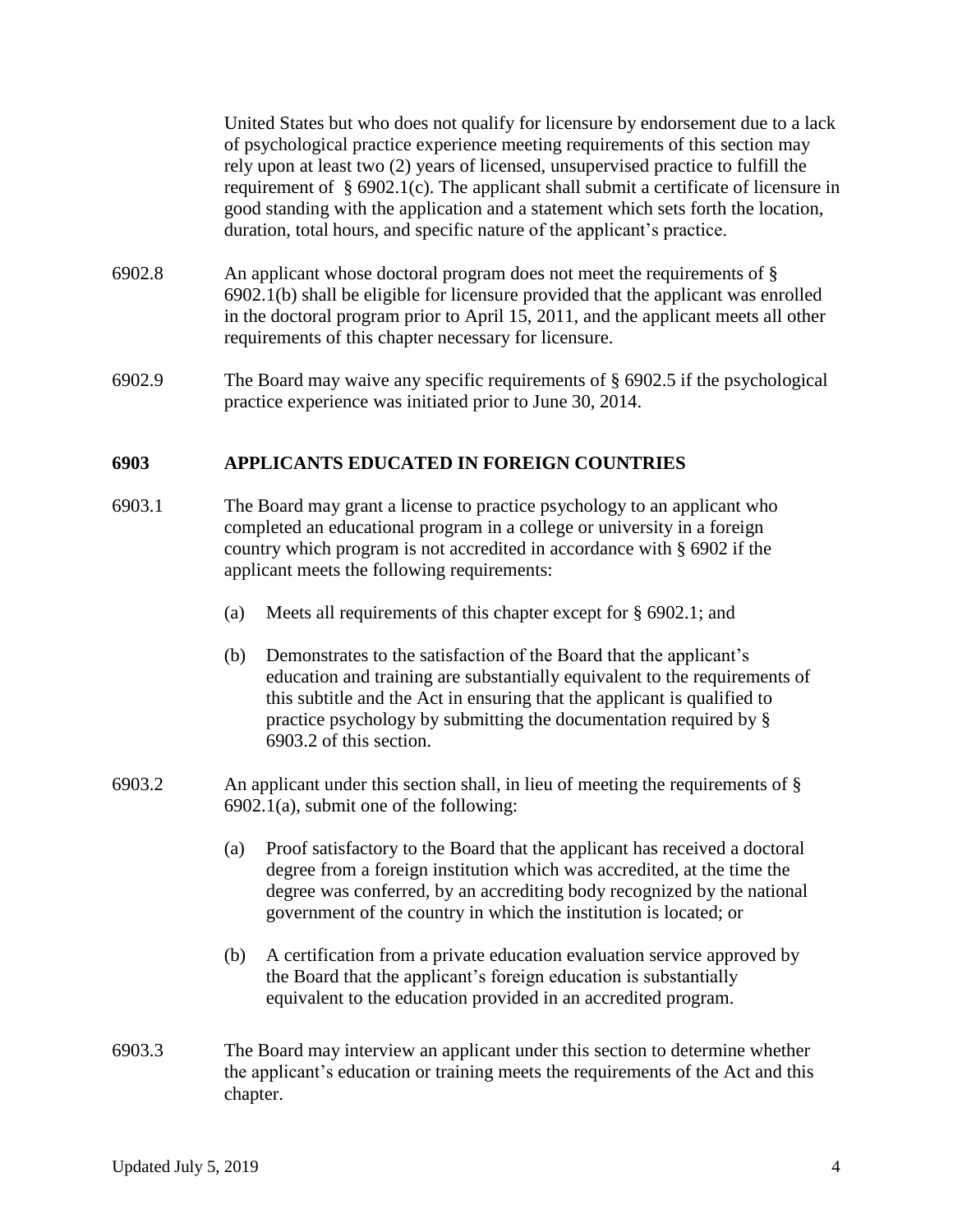6903.4 If a document required by this chapter is in a language other than English, an applicant shall arrange for its translation into English by a translation service acceptable to the Board and shall submit a translation signed by the translator attesting to its accuracy.

#### **6904 NATIONAL EXAMINATION**

- 6904.1 To qualify for a license by examination, an applicant shall receive one of the following scores:
	- (a) A score not lower than one-half (0.5) standard deviation below the national mean score on the Examination for the Professional Practice of Psychology (EPPP), sponsored by the Association of State and Provincial Psychology Boards (ASPPB);
	- (b) A passing score, as determined by the Board, on a successor examination to the ASPPB's EPPP examination; or
	- (c) A passing score on the examination sponsored by the American Board of Professional Psychology (ABPP).
- 6904.2 An applicant who has passed an examination specified in § 6904.1 more than five (5) years prior to the application date, but who does not qualify for a license by reciprocity or endorsement pursuant to the Act and § 4014 of this title, shall not be required to retake the examination if the applicant demonstrates to the satisfaction of the Board that the applicant has been continuously licensed and practicing as a psychologist in the United States since the date the applicant passed the examination.
- 6904.3 An applicant who desires to take an examination specified in § 6904.1(a) shall submit an application and supporting documentation to the Board in order to receive authorization to sit for the examination.
- 6904.4 An authorization for an applicant to take the EPPP examination pursuant to § 6904.3 shall be valid for one hundred and twenty (120) days. If an applicant fails to take and pass the EPPP within one hundred and twenty (120) days, the application shall be closed and the authorization for supervised practice, if any had been granted, shall expire on the day the application is closed. The Board may extend the time limit for good cause shown.
- 6904.5 An applicant shall submit the applicant's examination results, which have been certified or validated by the ASPPB or ABPP, to the Board with the completed application.
- 6904.6 An applicant who fails the EPPP examinations on two (2) consecutive attempts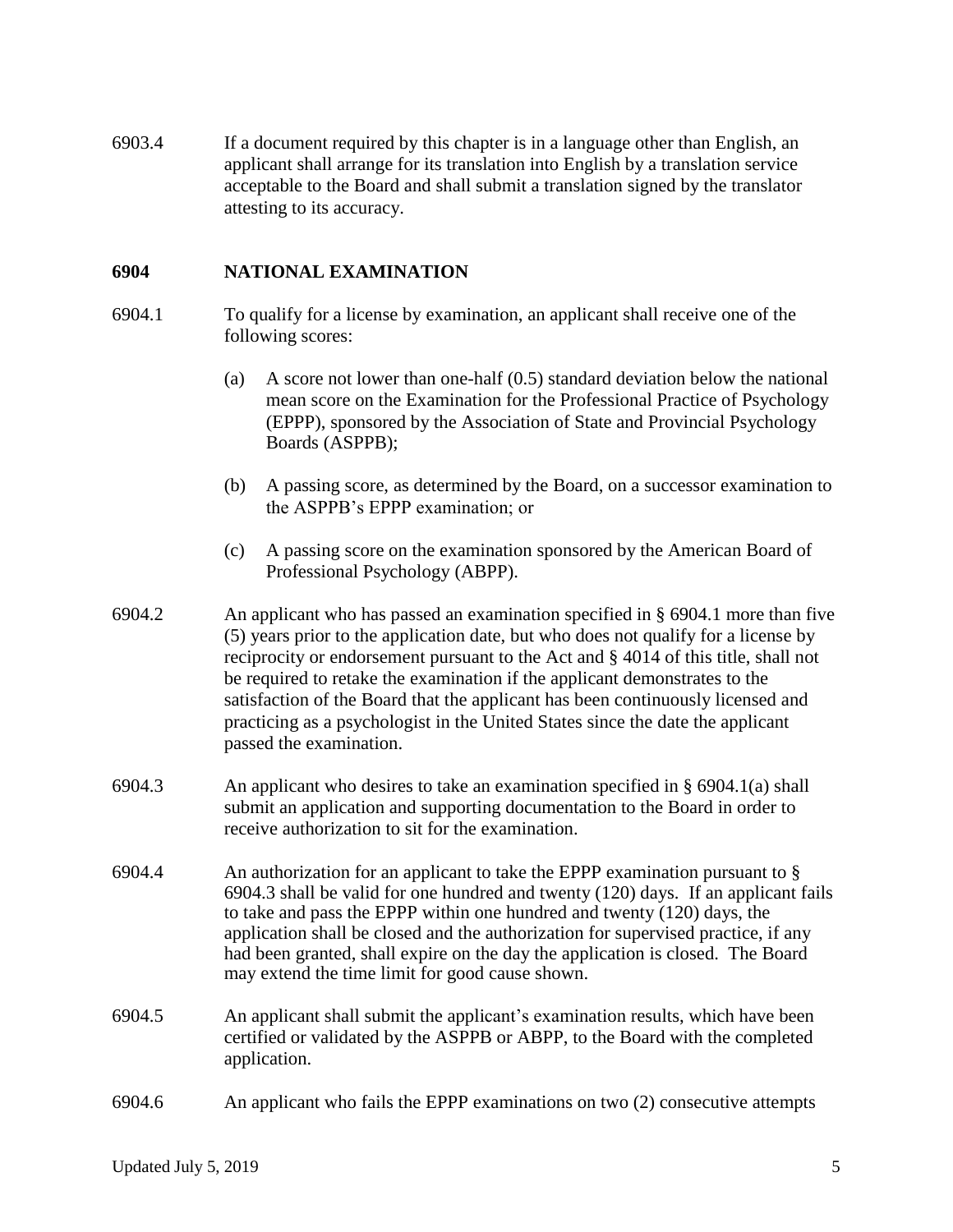may not receive authorization to take another examination for one (1) year following the second failure. Thereafter, the applicant may not take an examination for one (1) year after each failure.

#### **6905 DISTRICT OF COLUMBIA JURISPRUDENCE EXAMINATION**

- 6905.1 To qualify for a license under this chapter, an applicant shall receive a passing score on a jurisprudence examination developed by the Board on the laws and rules of the District of Columbia and the ethical standards pertaining to the practice of psychology in the District.
- 6905.2 An applicant shall not be eligible to take the District examination until all other requirements for a license are met.
- 6905.3 The jurisprudence examination may consist of questions on the following:
	- (a) The District of Columbia statutes and rules concerning the practice of psychology; and
	- (b) The Code of Ethics of the American Psychological Association.
- 6905.4 The passing score on the jurisprudence examination shall be set by the Board.
- 6905.5 The Board may require applicants to be interviewed with respect to their past and present education and experience relating to psychology.
- 6905.6 An applicant who fails the jurisprudence examination on two (2) consecutive attempts may not retake the examination for six (6) months following the second failure. Thereafter, the applicant may not retake the examination for one (1) year after each failure.

#### **6906 CONTINUING EDUCATION REQUIREMENTS**

- 6906.1 Subject to § 6906.2, this section shall apply to applicants for the renewal, reactivation, or reinstatement of a license.
- 6906.2 This section does not apply to applicants for an initial license or applicants for the first renewal after the initial grant of a license.
- 6906.3 A continuing education credit shall be valid only if it is part of a program or activity approved by the Board in accordance with § 6907.
- 6906.4 To qualify for the renewal of a license, an applicant shall complete thirty (30) hours of valid continuing education during the two (2)-year period preceding the date the license expires, which shall also meet the following requirements: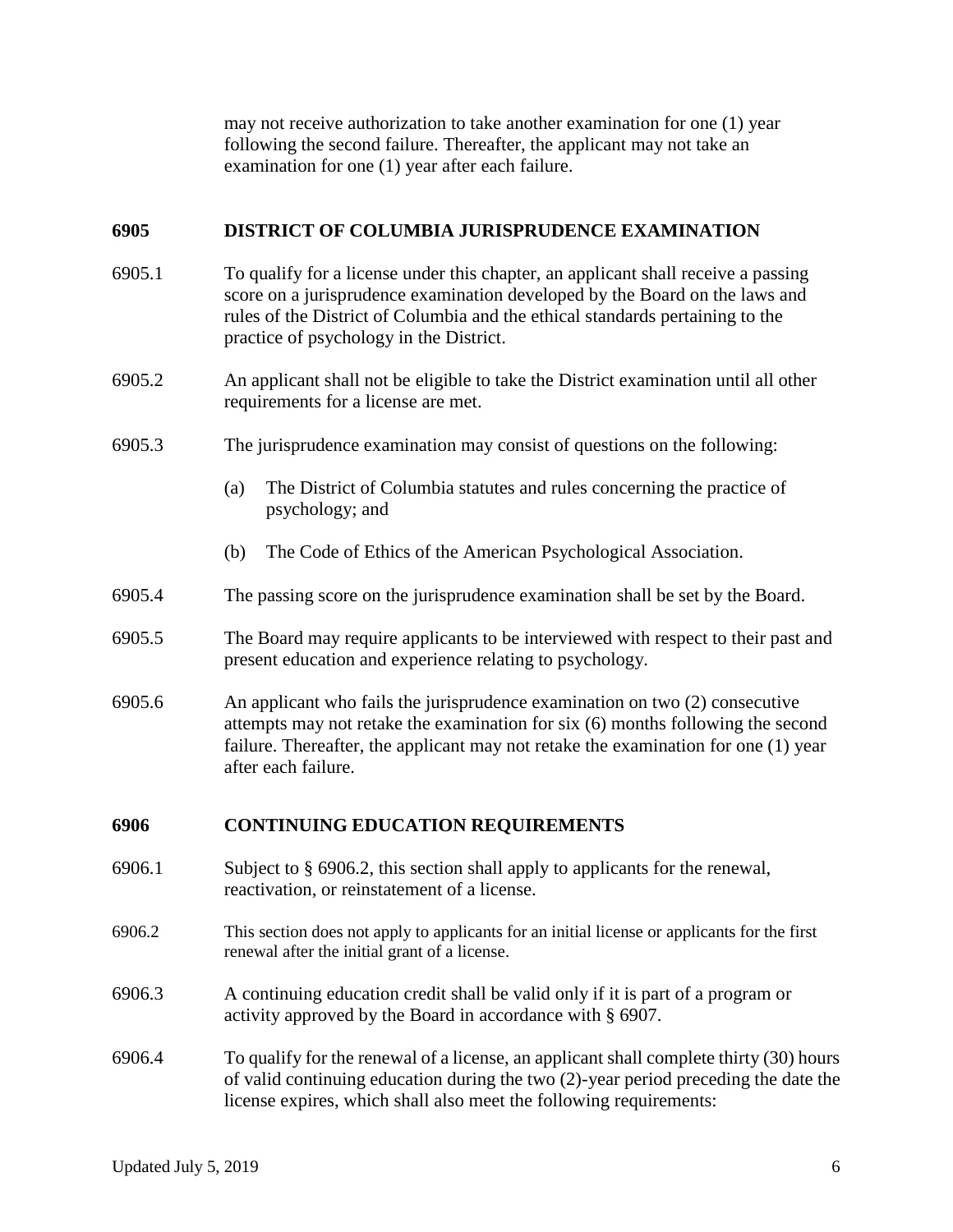- (a) At least fifteen (15) hours of valid continuing education shall be completed in live program(s);
- (b) Ten percent (10%) of the required continuing education shall be in the subjects determined by the Director as public health priorities of the District, which shall be duly published every five (5) years or as deemed appropriate; and
- (c) Three (3) hours shall be in ethics and two (2) hours shall be LGBTQ continuing education.
- 6906.5 A reactivation applicant in inactive status within the meaning of § 511 of the Act, D.C. Official Code § 3-1205.11, who submits an application to reactivate the license shall submit proof of having completed fifteen (15) approved continuing education hours for each inactive year, which shall include one (1) hour each of ethics and LGBTQ continuing education for each year that the license was inactive, provided further that ten percent (10%) of the total required continuing education shall be in the subjects determined by the Director as public health priorities of the District, which shall be duly published every five (5) years or as deemed appropriate.
- 6906.6 An applicant for reinstatement of a license shall submit proof of having completed fifteen (15) approved continuing education hours for each year after the license has expired, including one (1) hour each of ethics and LGBTQ continuing education, provided further that ten percent (10%) of the total required continuing education shall be in the subjects determined by the Director as public health priorities of the District, which shall be duly published every five (5) years or as deemed appropriate.
- 6906.7 A renewal, reactivation, or reinstatement applicant shall prove completion of required continuing education credits by submitting the following information with respect to each continuing education program or activity:
	- (a) The name and address of the sponsor of the program;
	- (b) The name of the program, its location, a description of the subject matter covered, a complete schedule with time allotments for each topic or subtopic and lunch or breaks, and the name of each instructor or speaker;
	- (c) The date(s) on which the applicant participated in the program;
	- (d) The hours of continuing education credit claimed; and
	- (e) A copy of the continuing education completion verification document that includes the sponsor's signature and seal.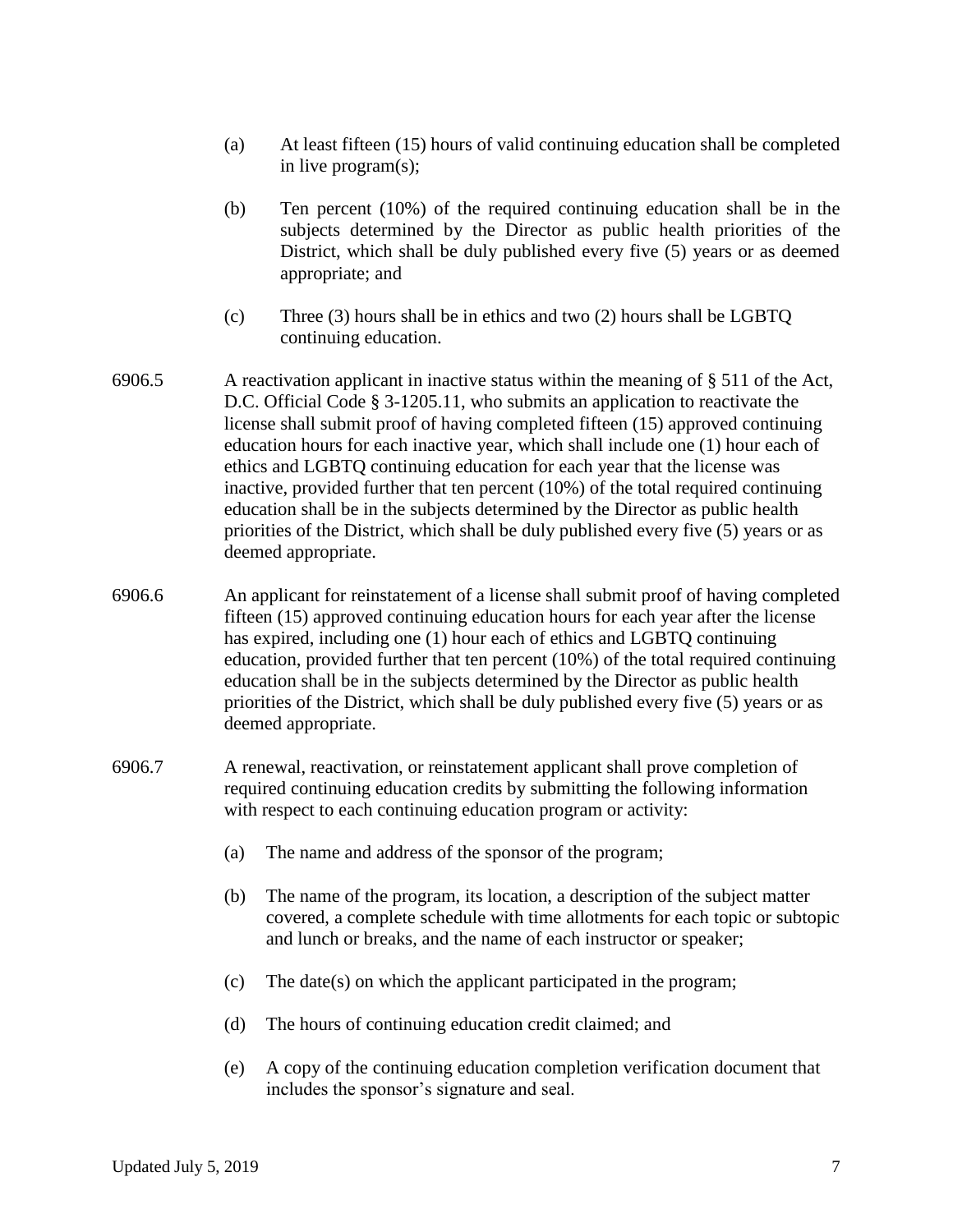6906.8 An applicant under this section shall prove completion of continuing education course work which was audited, as provided in § 6908.3, by submitting a signed statement from the instructor on college stationery for each class attended.

#### **6907 APPROVED CONTINUING EDUCATION PROGRAMS AND ACTIVITIES**

- 6907.1 The Board may, at its discretion, approve continuing education programs and activities that meet the requirements of this section and contribute to the growth of an applicant or licensee in professional competence in the practice of psychology based on the following criteria:
	- (a) They are relevant to psychological practice, education, and science;
	- (b) They enable psychologists to keep pace with emerging issues and technologies; or
	- (c) They enable psychologists to maintain, develop, and increase competencies to improve services to the public and enhance contribution to the profession.
- 6907.2 The Board may approve the following types of continuing education programs if the programs meet the requirement of § 6907.3:
	- (a) A seminar or workshop;
	- (b) An education program given at a conference;
	- (c) In-service training; and
	- (d) An online or home study course; or
	- (e) An undergraduate or graduate course given at an accredited college or university provided that an undergraduate course shall be acceptable only if the Board determines that the course is required or needed by the applicant or licensee as an introductory component of a professional development plan for the purpose of entering an area of psychology for which the applicant or licensee is currently not qualified to practice independently.
- 6907.3 The Board may approve a continuing education program if it meets the following requirements:
	- (a) It is current in its subject matter;
	- (b) It has been developed by qualified individuals of whom one shall be a psychologist;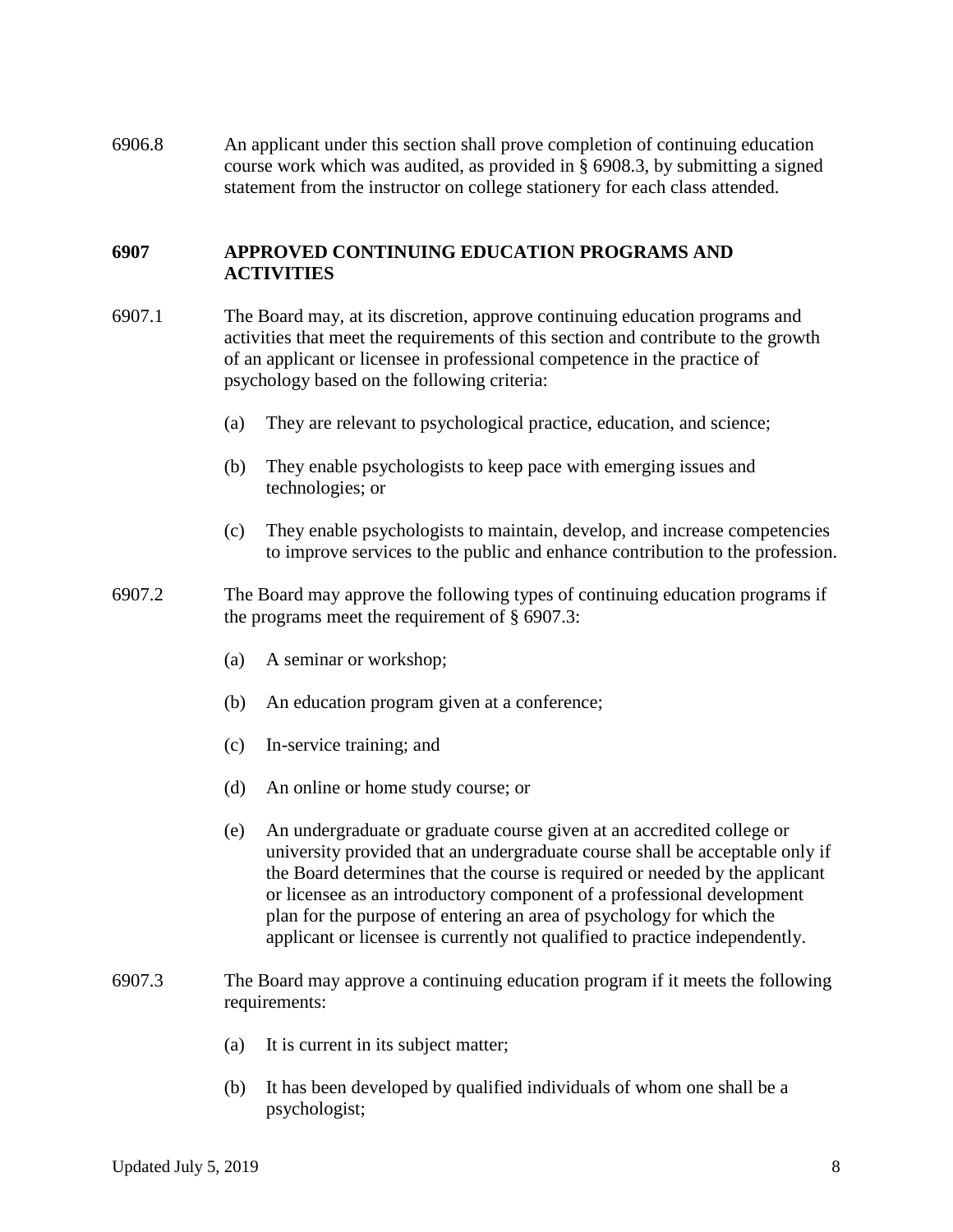- (c) It was or will be taught or facilitated by at least one qualified individual; and
- (d) It meets one of the following requirements:
	- (1) It is administered by an accredited college or university;
	- (2) It has been approved by a Board-recognized psychology organization, accredited health care facility, or other legally constituted organization; or
	- (3) The program sponsor submits the program information to the Board for review no less than sixty (60) days prior to the date of the presentation and the program is approved by the Board before the program or activity starts. The program or activity sponsor shall include each of the following:
		- (A) The sponsor's name and address;
		- (B) The program's name;
		- (C) The location;
		- (D) A description and specific goals;
		- (E) The target audience's maximum size and professional level (Master's or doctorate);
		- (F) The program's tentative or actual schedule, including the allotted time for lunch, breaks and topic headings or subheadings;
		- (G) An appropriately constructed evaluation form and continuing education completion verification document;
		- (H) The name and credentials of each instructor or speaker including relevant education, training, research, publications, work samples(s), honor or awards, special recognition; and, if applicable;
		- (I) The evaluation results of comparable programs or activities previously conducted.
- 6907.4 An applicant or licensee shall have the burden of verifying whether a program is approved by the Board pursuant to this section prior to attending the program.
- 6907.5 The Board may approve the following continuing education activities: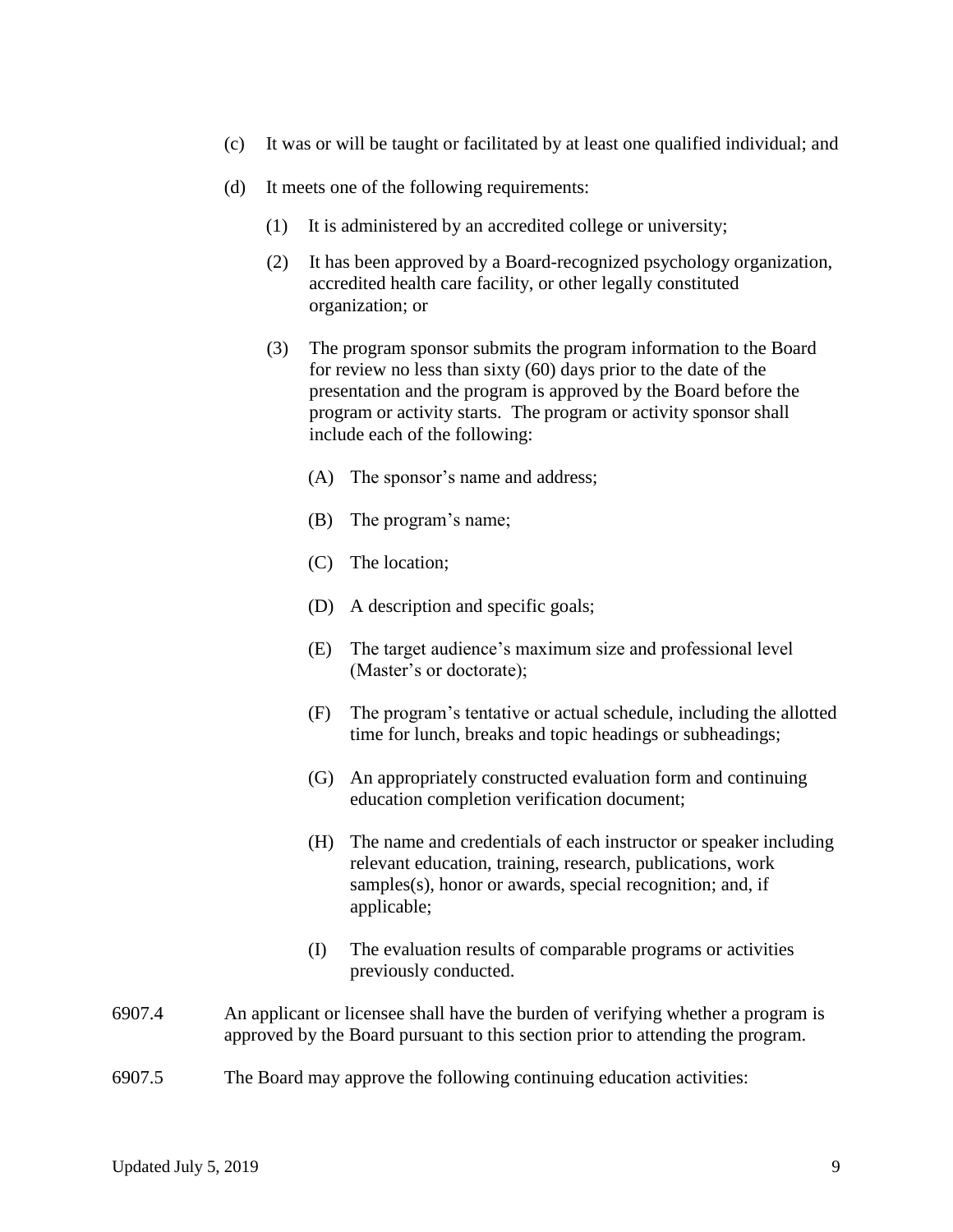- (a) Serving as an instructor or speaker at a conference, seminar, workshop, or in-service training;
- (b) Being the author or coauthor of an article (including "critiques" and "responses") or a book review in a professional journal or periodical, or author or coauthor of a book or book chapter;
- (c) Serving as an editor (including "associate" and "junior" levels) for a professional journal, periodical or book;
- (d) Serving as an article reviewer for a professional journal or periodical; or
- (e) Having developed an online or home study continuing education course.

#### **6908 CONTINUING EDUCATION CREDITS**

- 6908.1 The Board may grant continuing education credit for whole hours only, with a minimum of fifty (50) minutes constituting one (1) continuing education (CE) hour or credit.
- 6908.2 For approved undergraduate or graduate courses taken for educational credit, each semester credit hour shall constitute five (5) CE hours and each quarter-hour credit shall constitute seven and one-half (7-1/2) CE hours.
- 6908.3 For approved undergraduate or graduate courses that are audited, each semester hour of credit shall constitute fifteen (15) CE hours, and each quarter hour of credit shall constitute ten (10) CE hours.
- 6908.4 The Board may grant a maximum of ten (10) CE hours per licensure period to an applicant or licensee who participates in one or more in-service education programs.
- 6908.5 The Board may grant a maximum of fifty percent (50%) of an applicant's or licensee's continuing education requirement for completing continuing education activities listed under § 6907.5.
- 6908.6 The Board may grant credit to an applicant or licensee who serves as an instructor or speaker at an approved program for preparation and presentation time, subject to the restrictions under § 6908.7 through § 6908.9.
- 6908.7 The amount of continuing education credit that may be granted for preparation and presentation time pursuant to § 6908.6 is fifty percent (50%) of the amount of actual presentation time, subject to the limitations pursuant to  $\S$  6908.11(k).
- 6908.8 If an applicant or licensee has previously received credit in connection with a particular presentation, the Board shall not grant credit for a subsequent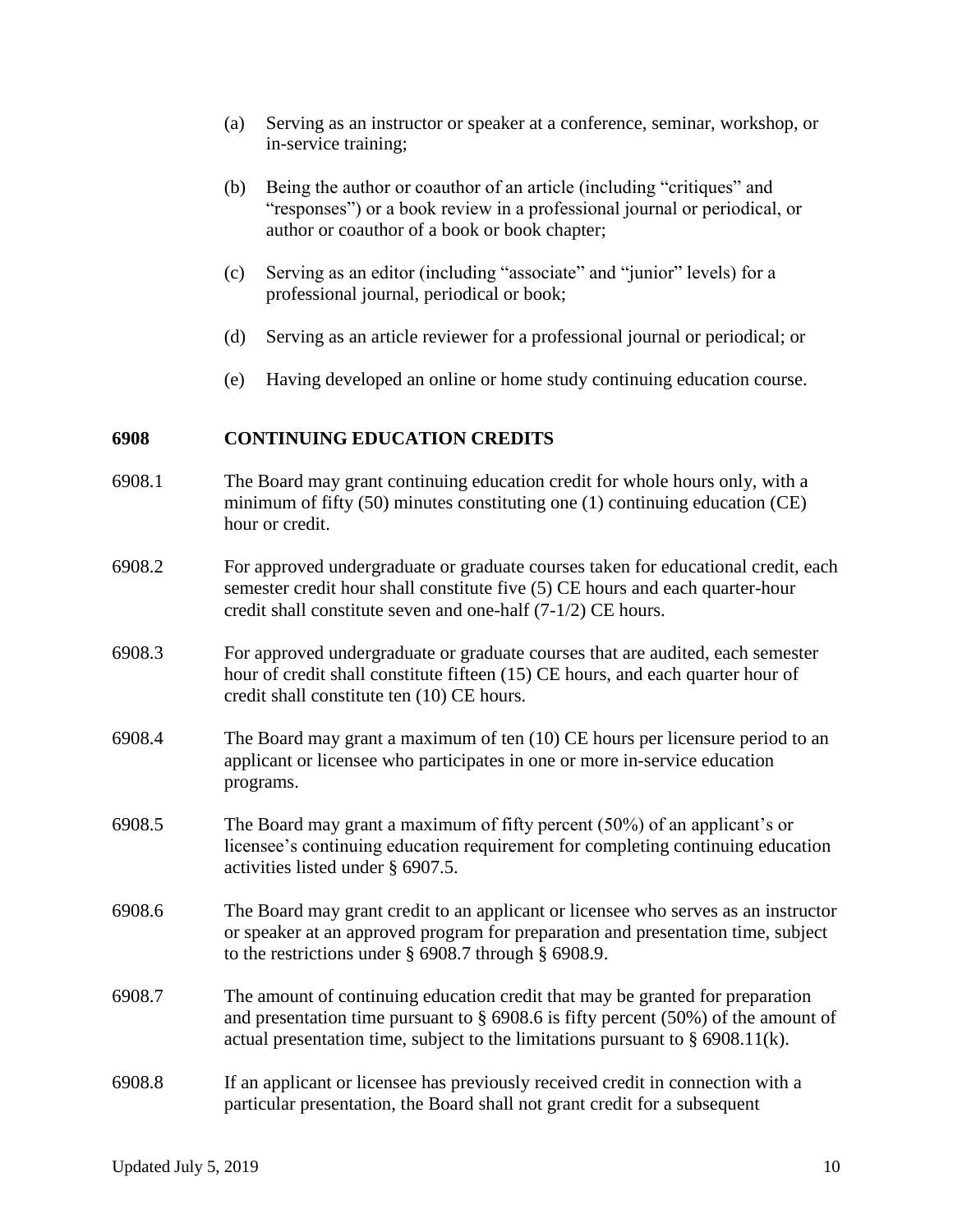|         | presentation unless it involves either a different subject or substantial additional<br>research concerning the same subject.                                                                                                                                       |                                                                                                                                                                                                               |  |  |  |
|---------|---------------------------------------------------------------------------------------------------------------------------------------------------------------------------------------------------------------------------------------------------------------------|---------------------------------------------------------------------------------------------------------------------------------------------------------------------------------------------------------------|--|--|--|
| 6908.9  | The presentation shall have been completed during the period for which credit is<br>claimed.                                                                                                                                                                        |                                                                                                                                                                                                               |  |  |  |
| 6908.10 | The Board may grant continuing education credit under $\S$ 6907.5(b) only if the<br>applicant or licensee proves to the satisfaction of the Board that the work has been<br>published or accepted for publication during the period for which credit is<br>claimed. |                                                                                                                                                                                                               |  |  |  |
| 6908.11 | The Board may grant continuing education credits in the following manner:                                                                                                                                                                                           |                                                                                                                                                                                                               |  |  |  |
|         | (a)                                                                                                                                                                                                                                                                 | For serving as a reviewer of articles submitted for publication, one (1) CE<br>hour may be granted for each article reviewed up to a maximum of three (3)<br>articles;                                        |  |  |  |
|         | (b)                                                                                                                                                                                                                                                                 | For providing a published critique or response to a published article, one (1)<br>CE hour may be granted up to a maximum of three critiques or responses;                                                     |  |  |  |
|         | (c)                                                                                                                                                                                                                                                                 | For publishing an article, a maximum of three (3) CE hours may be granted;                                                                                                                                    |  |  |  |
|         | (d)                                                                                                                                                                                                                                                                 | For publishing a book, a maximum of fifteen (15) CE hours may be granted;                                                                                                                                     |  |  |  |
|         | (e)                                                                                                                                                                                                                                                                 | For serving as a co-editor of a published book, a maximum of fifteen $(15)$<br>continuing education credits may be divided among the co-editors with each<br>co-editor receiving at least three (3) CE hours; |  |  |  |
|         | (f)                                                                                                                                                                                                                                                                 | For publishing a book chapter, a maximum of three $(3)$ CE hours may be<br>granted;                                                                                                                           |  |  |  |
|         | (g)                                                                                                                                                                                                                                                                 | For reviewing a book, a maximum of three (3) CE hours maybe granted;                                                                                                                                          |  |  |  |
|         | (h)                                                                                                                                                                                                                                                                 | For serving as a senior editor for a journal or periodical, a maximum of<br>twelve (12) CE hours may be granted;                                                                                              |  |  |  |
|         | (i)                                                                                                                                                                                                                                                                 | For serving as an associate editor for a journal or periodical, a maximum of<br>nine (9) CE hours may be granted;                                                                                             |  |  |  |
|         | (j)                                                                                                                                                                                                                                                                 | For serving as a junior (or comparable level) editor, six (6) CE hours may be<br>granted;                                                                                                                     |  |  |  |
|         | (k)                                                                                                                                                                                                                                                                 | For serving as a speaker or instructor for a seminar, workshop, conference or<br>in-service training, a maximum of six (6) CE hours may be granted for each<br>presentation; or                               |  |  |  |
|         | $\left( \mathrm{l}\right)$                                                                                                                                                                                                                                          | For serving as a developer of an online or home study continuing education                                                                                                                                    |  |  |  |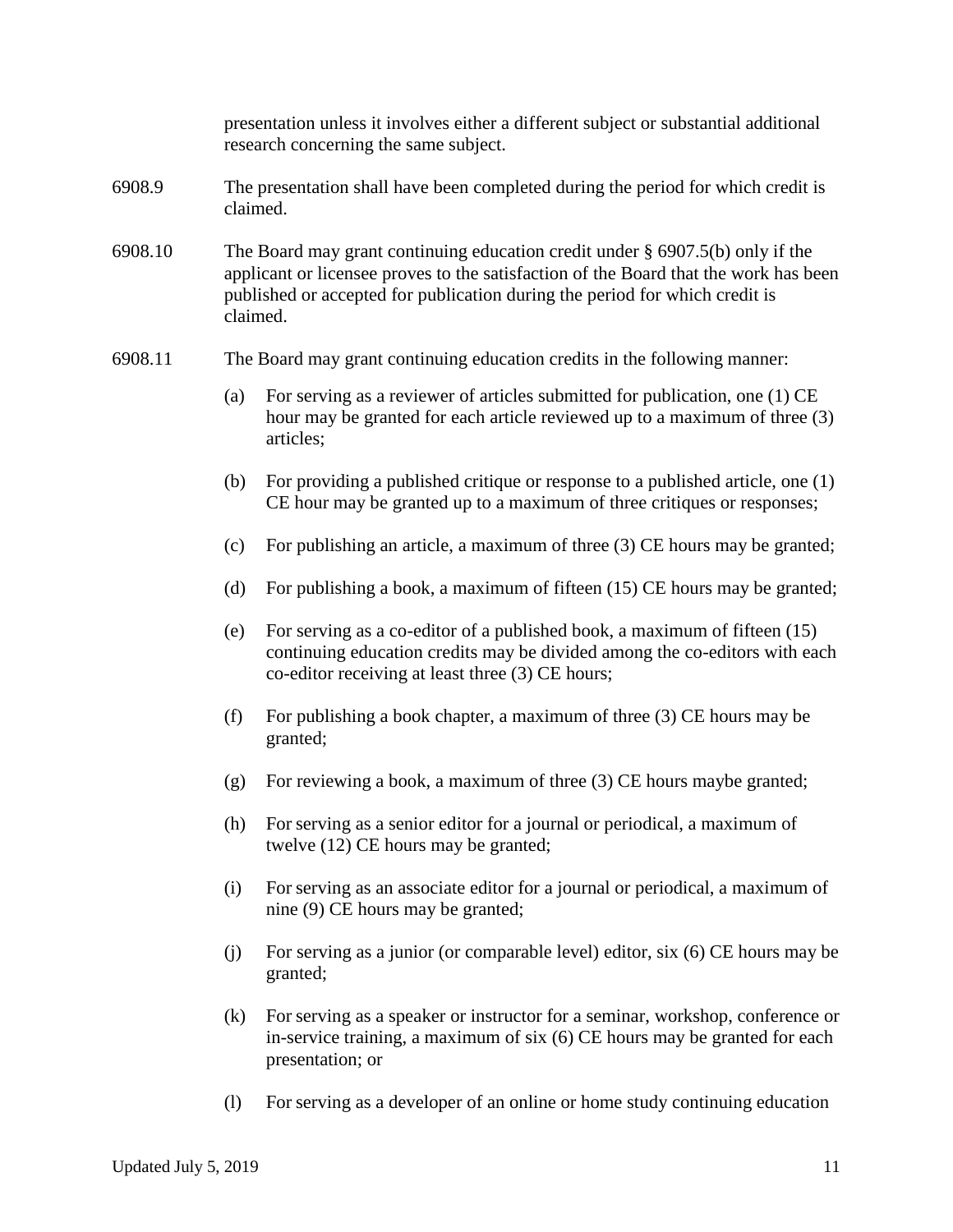course, a maximum of three (3) CE hours per course may be granted.

- 6908.12 An applicant or licensee shall receive no more than fifteen (15) CE hours for any combination of the activities listed in § 6908.11 or for completing any combination of online and home study courses.
- 6908.13 No continuing education credit shall be awarded for any if either of the following is true:
	- (a) The activity is an expected responsibility of a paid position held by the applicant or licensee (such as a professor on a tenure track publishing an article); or
	- (b) The applicant or licensee received compensation (including honoraria) or will receive compensation for the activity in the future.
- 6908.14 The Board may grant a maximum of thirty (30) CE hours to an applicant or licensee for the completion and award of the (ABPP specialty certification during a licensure period. The Board may grant all thirty (30) credits toward fulfillment of the continuing education requirement during one (1) licensure period or may grant fifteen (15) credits over two (2) consecutive licensure periods, provided that the completion and award of ABPP specialty certification occurred during one of the licensure periods.

#### **6909 CODE OF PROFESSIONAL CONDUCT**

6909.1 A licensee, student or graduate practicing psychology pursuant to this chapter shall adhere to the standards set forth in the most recent edition of the "Ethical Principals of Psychologists and Code of Conduct" as published by the American Psychological Association.

#### **6910 RE-LICENSURE AFTER FIVE OR MORE YEARS OF EXPIRATION**

- 6910.1 An applicant for license who was previously licensed in the District of Columbia and has not had an active District of Columbia license for five (5) years or more and who does not have an active license in another jurisdiction shall:
	- (a) Retake and pass the D.C. jurisprudence examination, in accordance with § 6905, and complete the number and type of continuing education credits required by the Board which shall be determined on a case-by-case basis;
	- (b) Submit proof of one (1) year of study completed within the past four (4) years in an approved education program in accordance with § 6902.1 of this chapter; or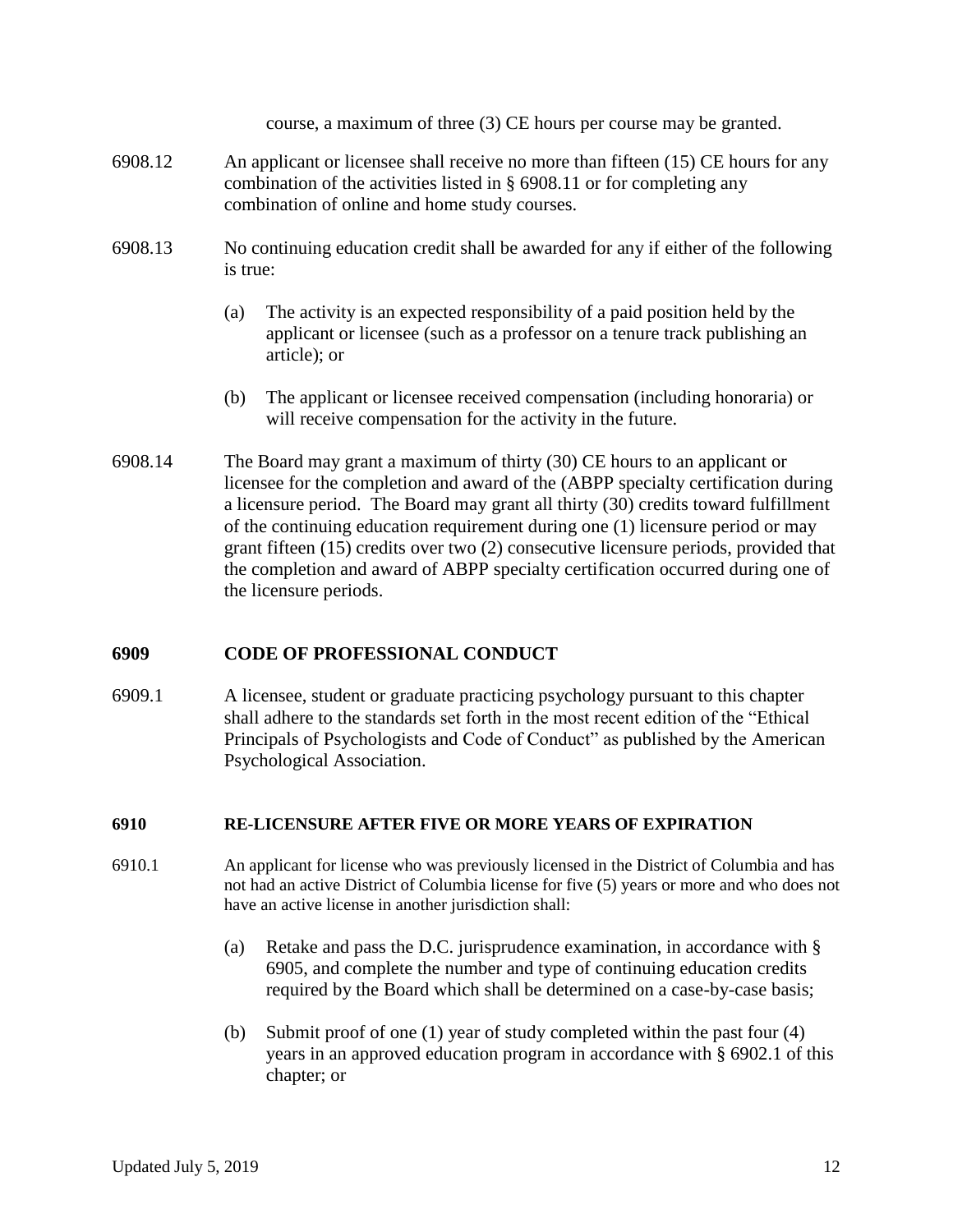(c) Submit proof of six (6) months of full-time supervised experience meeting the requirements of § 6911.

#### **6911 PRACTICE OF PSYCHOLOGY BY STUDENTS OR PSYCHOLOGY ASSOCIATES ACCRUING HOURS TO QUALIFY FOR LICENSURE**

- 6911.1 A student or a psychology associate accruing Psychological Practice Experience to qualify for licensure may practice only under the primary supervision of a psychologist licensed in the District under the Act and in accordance with this section. The primary supervising psychologist may, based on his or her professional judgment, delegate some supervisory responsibility to another psychologist, a psychiatrist, or an independent clinical social worker licensed in the District, provided that he or she retains full responsibility for ensuring that the supervisee comply with the laws and regulations governing the practice of psychology.
- 6911.2 A student whose practice fulfills educational requirement under § 103(c) of the Act, D.C. Official Code § 3-1201.03 (c) (2016 Repl.) may practice psychology without a license provided that the practice is properly supervised in accordance with § 6911.1 and the student does not receive any direct or indirect compensation for the practice.
- 6911.3 A person who is not an enrolled student meeting the requirements of  $\S$  103(c) of the Act, D.C. Official Code  $\S$  3-1201.03(c) (2016 Repl.) and seeks to accrue hours of Psychological Practice Experience in the District in order to qualify for licensure shall first obtain registration as a psychology associate pursuant to chapter 86 of this title.
- 6911.4 A student or psychology associate accruing Psychological Practice Experience shall identify himself or herself as a student or psychology associate to a client before providing services to the client.
- 6911.5 A supervisor shall fully inform a client or patient that the supervisee will be providing services and obtain the client's or patient's consent thereto prior to the provision of the services by the supervisee.
- 6911.6 A minimum of ten percent (10%) of the total supervised practice hours shall be performed under immediate supervision of the primary supervisor.
- 6911.7 A psychology associate shall not receive compensation of any nature, directly or indirectly, from a patient but may receive a salary or other form of compensation from his or her employer based on hours worked in the training program.
- 6911.8 A supervisor shall be fully responsible for all supervised practice by a student or psychology associate during the period of supervision, and shall be subject to disciplinary action for any violation of the Act or this chapter by the student or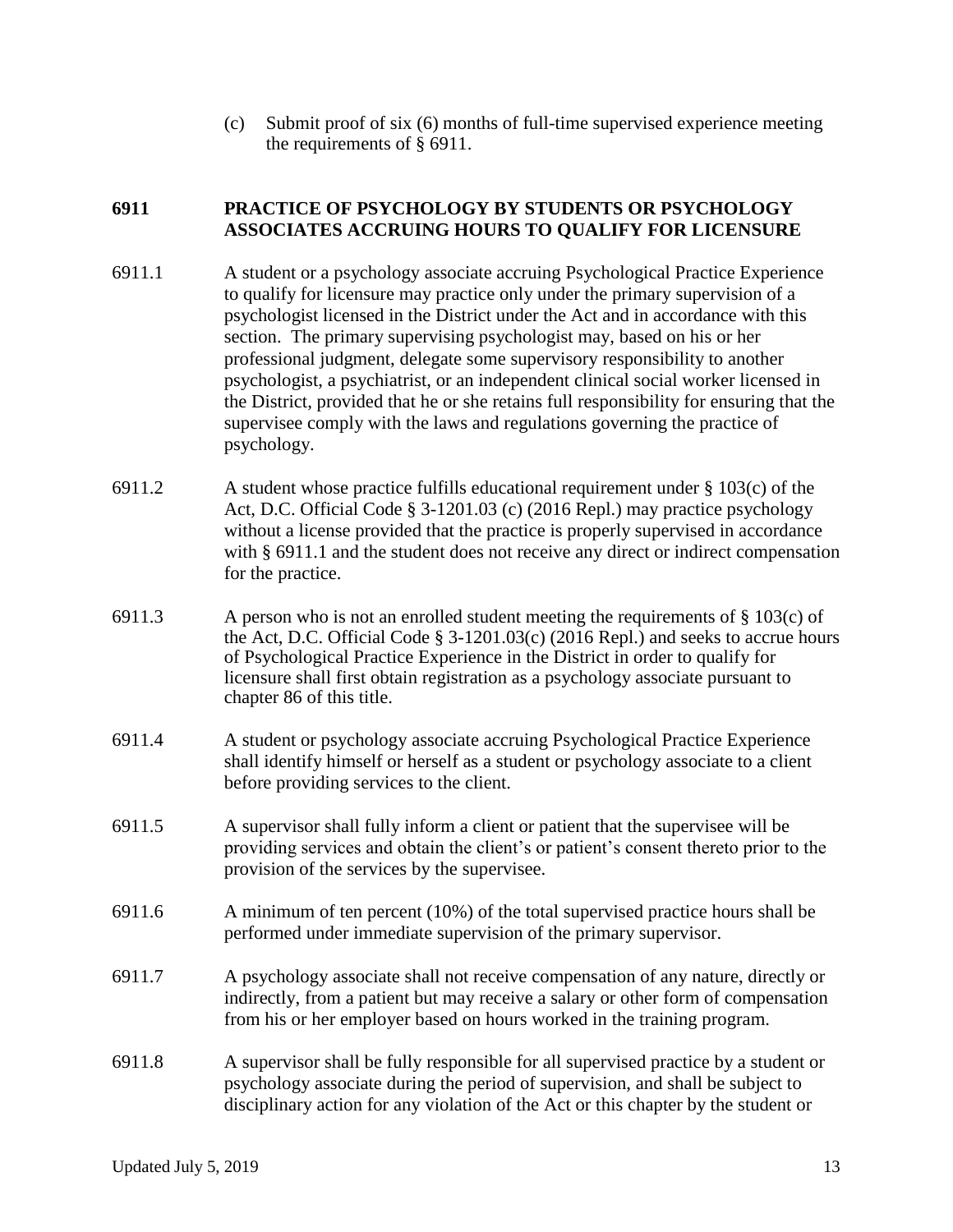psychology associate.

- 6911.9 A student or psychology associate accruing practice hours shall be subject to all applicable provisions of the Act and this chapter. The Board may deny an application for a license by, or take other disciplinary action against, a student or psychology associate who is found to have violated the Act or this chapter, in accordance with chapter 41 of this title.
- 6911.10 All documentation including patients' and financial records shall clearly show work performed by the supervisor and the supervisee and the supervisee's services shall not be invoiced as work performed by the supervisor. Nor shall the supervisee be permitted to independently or directly invoice for his or her services.
- 6911.11 A licensed psychologist intending to act as a primary supervisor for any Psychological Practice Experience not meeting the requirements of § 6902.4(a) or (b) shall meet the following requirements:
	- (a) Possess and maintain a valid, active license free of any formal disciplinary action, whether pending or active, by the Board or any other licensing authority; and
	- (b) Complete a minimum of four (4) hours of continuing education or training in supervision during each licensure period in which he or she performs the duties of a primary supervisor.
- 6911.12 A primary supervisor shall have the duty of ensuring that the overall Psychological Practice Experience complies with the requirements under this chapter and is consistent with the goals and principles of the professional practice of psychology.
- 6911.13 A supervisor may not supervise an individual with whom he or she has a familial, social, or financial relationship that may create an appearance of or an actual conflict of interests.
- 6911.14 The primary and the delegated supervisors shall be jointly responsible for ensuring that the supervisee comply with all the ethical, professional, and legal requirements under the Act and this chapter.

#### **6912 SUPERVISION OF PSYCHOLOGY ASSOCIATES**

6912.1 A supervisor of a psychology associate shall supervise only in those areas within the supervisor's competence based on the supervisor's education, training, and experience. The supervisor shall delegate supervisory responsibility to another psychologist or psychiatrist to ensure that the psychology associate receives appropriate supervision in areas outside of the expertise of the original supervisor.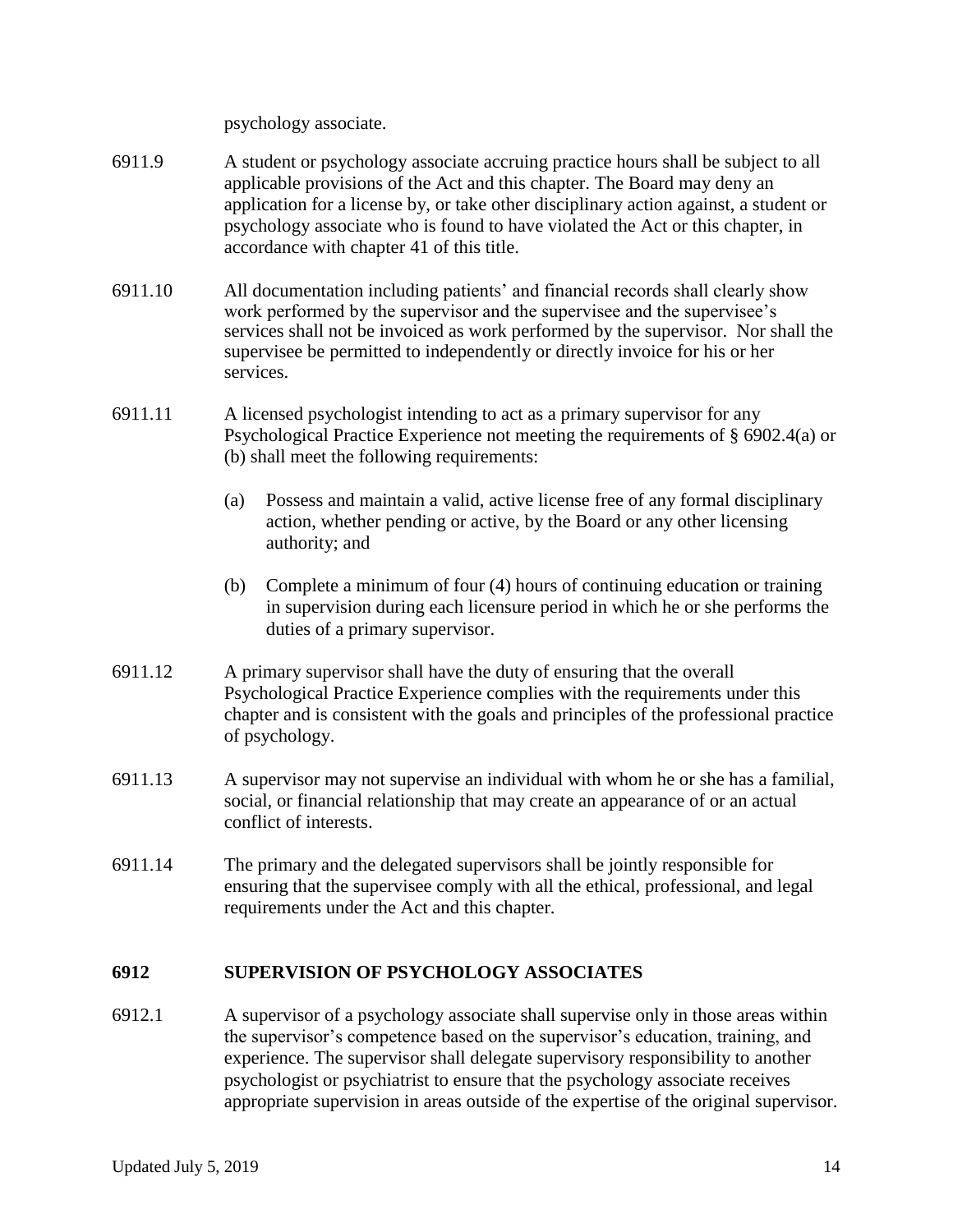| 6912.2  | Appropriate supervision is determined by the following:                                                                                                                                                                                                                                         |                                                                                       |  |  |
|---------|-------------------------------------------------------------------------------------------------------------------------------------------------------------------------------------------------------------------------------------------------------------------------------------------------|---------------------------------------------------------------------------------------|--|--|
|         | (a)                                                                                                                                                                                                                                                                                             | Education, training, and experience of the psychology associate;                      |  |  |
|         | (b)                                                                                                                                                                                                                                                                                             | Nature and extent of the services to be performed by the psychology<br>associate; and |  |  |
|         | (c)                                                                                                                                                                                                                                                                                             | Setting in which the services are to be performed.                                    |  |  |
| 6912.3  | A supervisor may supervise a maximum of five (5) psychology associates at any<br>one $(1)$ time.                                                                                                                                                                                                |                                                                                       |  |  |
| 6912.4  | A supervisor shall ensure that a psychology associate is practicing within the<br>scope of the psychology associate's competencies as demonstrated by the<br>psychology associate's documented training and experience in a particular area of<br>practice.                                     |                                                                                       |  |  |
| 6912.5  | A supervisor shall maintain appropriate documentation of the nature and<br>extent of the supervision provided or delegated, including the dates, duration, and<br>focus of the supervisory sessions. The supervisor shall provide a reason for any<br>delegation of supervisory responsibility. |                                                                                       |  |  |
| 6912.6  | Pursuant to § 8611.5 a supervisor shall provide documentation requested upon<br>demand by an individual authorized by the board.                                                                                                                                                                |                                                                                       |  |  |
| 6912.7  | A supervisor shall not engage in supervision of a psychology associate who is a<br>friend or relative.                                                                                                                                                                                          |                                                                                       |  |  |
| 6912.8  | A supervisor shall immediately report to the Board, by certified mail, the date of<br>termination of the supervisory relationship with a psychology associate.                                                                                                                                  |                                                                                       |  |  |
| 6912.9  | A supervisor shall be responsible for all services provided by a psychology<br>associate under the supervisor's supervision.                                                                                                                                                                    |                                                                                       |  |  |
| 6912.10 | A psychology associate shall inform the supervisor of all complaints, formal or<br>informal, about the services provided by the psychology associate.                                                                                                                                           |                                                                                       |  |  |
| 6999    |                                                                                                                                                                                                                                                                                                 | <b>DEFINITIONS</b>                                                                    |  |  |

#### 6999.1 As used in this chapter, the following terms shall have the meanings ascribed:

**Act –** the District of Columbia Health Occupations Revision Act of 1985, effective March 25, 1986 (D.C. Law 6-99, D.C. Official Code §§ 3-1201 *et seq.* (2016 Repl.)).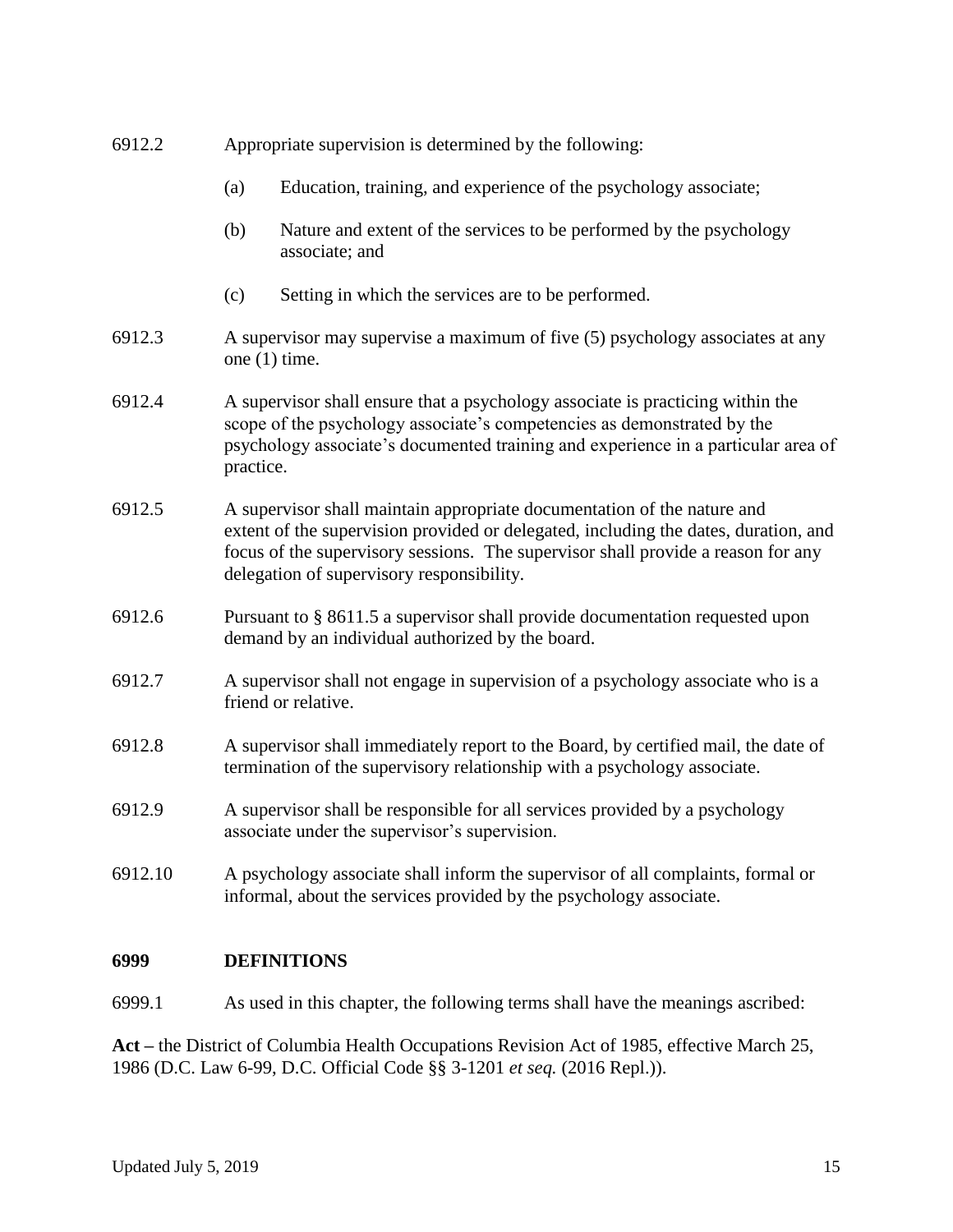**Board** – Board of Psychology, established by § 211(a) of the Act (D.C. Official Code § 3-  $1202.11(a)$ ).

**Delegated Supervisor** – a psychologist, a psychiatrist, or an independent clinical social worker licensed in a jurisdiction of the United States who agrees to assist the primary supervisor in providing supervision, training, and mentoring of a supervisee accruing psychological practice experience.

**Director** – the Director of the Department of Health or the Director's designee.

**General Supervision** – supervision in which the supervisor maintains overall direction and control of the services provided by the supervisee. The supervisor is not required to be physically present at the time and in the place where the service is being provided but must be available on the premises or by communication device at the time the supervisee is practicing and can be on-site in the event of a clinical emergency within two (2) hours.

**Graduate** - an individual who has completed a doctoral program of study from a program meeting the requirements of § 6902.1

**Home Study** - continuing education activities that are printed or recorded or computer-assisted instructional materials that **do not provide for direct interaction** between presenter(s) and participants

**Immediate Supervision –** supervision in which the supervisor maintains direction and control of the services provided by the supervisee through in-person, face-to-face observation or in physical proximity to the individual being supervised.

**Licensure Period** – a period during which a license issued under this chapter is effective between January 1 of an even-numbered year and December 31 of the following odd-numbered year.

**LGBTQ continuing education** – continuing education focusing on patients or clients who identify as lesbian, gay, bisexual, transgender, gender nonconforming, queer, or question their sexual orientation or gender identity and expression ("LGBTQ") meeting the requirements of § 510(b)(5) of the Act (D.C. Official Code § 3-1205.10 (b)(5) (2016 Repl.)).

**Live Program –** continuing education activities that provide **for direct, real-time interaction between presenter(s) and participants** and may include, *inter alia,* lectures, symposia, live teleconferences, live webinars, workshops.

**Primary Supervisor** – the supervising psychologist who provides supervision, training, and mentoring of a supervisee accruing psychological practice experience and oversees the supervisee's practice, including the practice and services performed under supervision of delegated supervisor(s). The primary supervisor retains full responsibility over the quality of the supervisee's learning and practice.